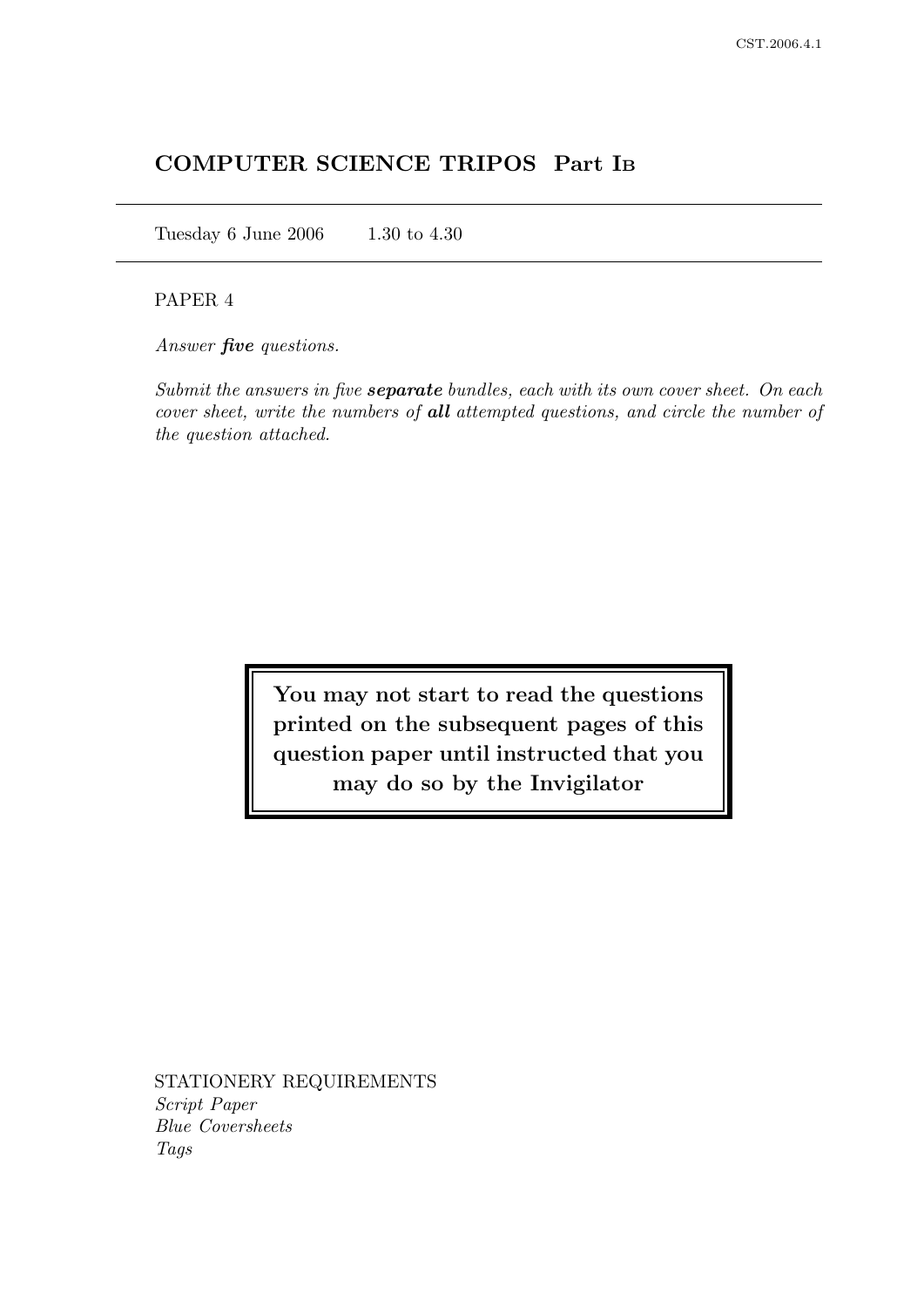### 1 Economics and Law

You have an opportunity to resell limited supplies of a discontinued model of printer at a good price. You have doubts about how reliable the printers will be. You will sell them through a website, and want to avoid becoming committed to sell more printers than you can acquire. You also want to avoid being liable for defects.

- (a) How do you plan to set up your website and use the law of contract to achieve these results? [12 marks]
- $(b)$  How effective will you be? [8 marks]

### 2 Compiler Construction

Consider the following grammar.

$$
E ::= \text{NUM} \mid E \times E \mid E/E \mid E + E \mid E - E \mid (E)
$$

| $(a)$ Show that this grammar is ambiguous.                                                                                                 | $[2 \text{ marks}]$ |
|--------------------------------------------------------------------------------------------------------------------------------------------|---------------------|
| $(b)$ Rewrite the grammar to eliminate ambiguity.                                                                                          | [4 marks]           |
| $(c)$ Transform the grammar of part $(b)$ into an equivalent one that could be used<br>for recursive descent parsing. Explain your answer. | $[5 \text{ marks}]$ |

(d) Write a recursive descent parser for your grammar. [9 marks]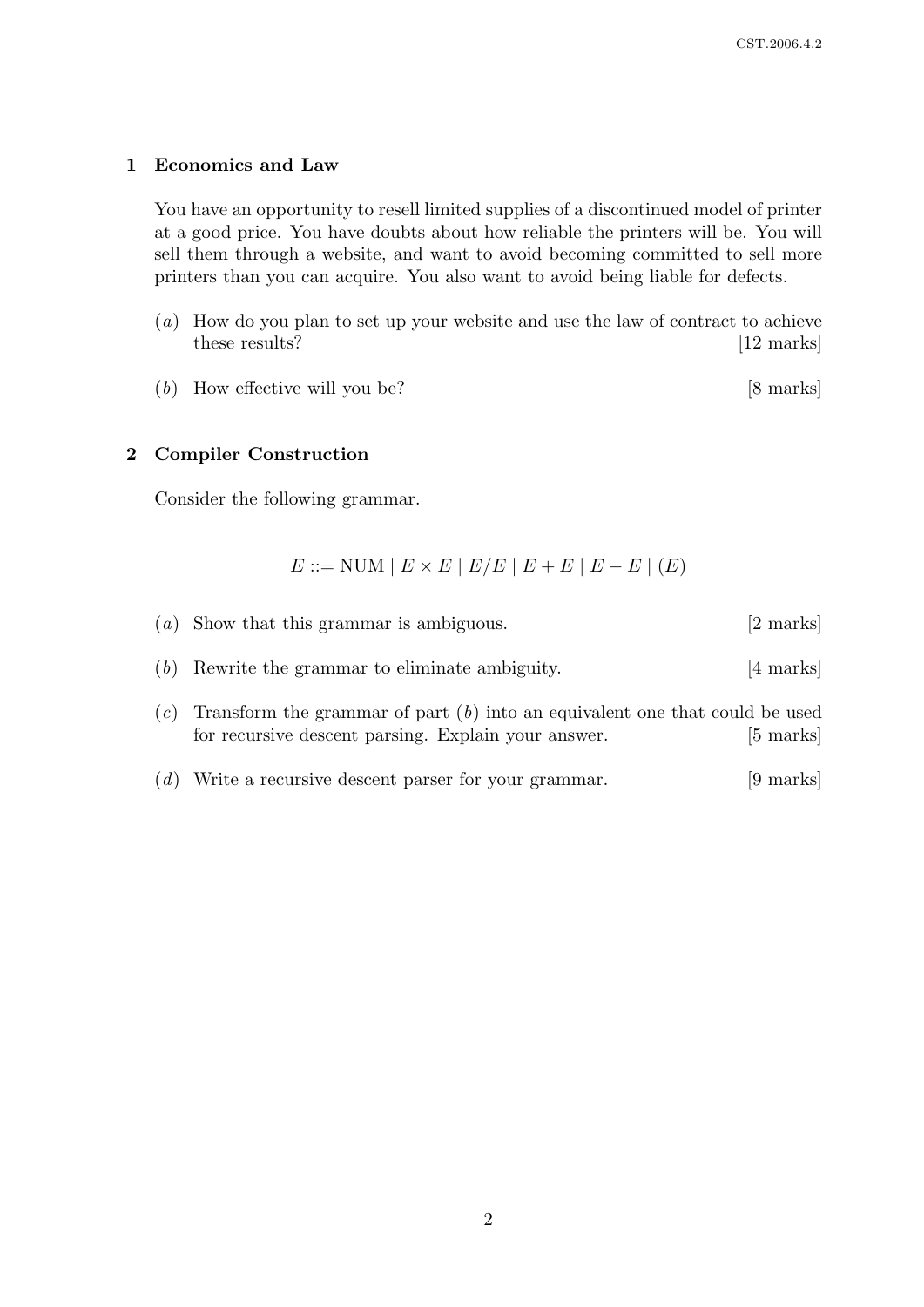# 3 Data Structures and Algorithms

- (a) Define the minimum spanning tree (MST) of a graph and justify, with counterexamples where appropriate, why the search for it makes sense only on connected, weighted and undirected graphs. [2 marks]
- (b) Define these MST expressions: safe edge, cut, respecting a set of edges.

[3 marks]

- (c) Describe an efficient MST-finding algorithm, write some clear pseudocode for it and prove its correctness. [9 marks]
- $(d)$  Say whether each of the following two statements is true or false, justifying each answer with a proof or a counterexample.
	- (i) Graph G has a unique MST  $\Rightarrow$  For every cut of G, the lightest edge that crosses it is unique.
	- (*ii*) Graph G has a unique MST  $\Leftarrow$  For every cut of G, the lightest edge that crosses it is unique.

[6 marks]

# 4 Artificial Intelligence I

- (a) Give a brief description of the way in which *if-then rules* can be used as a basis for knowledge representation and reasoning. What essential elements would you expect to be included in such a system? [3 marks]
- (b) In the context of such a system, give detailed descriptions, illustrating your answers with specific examples, of the following concepts:

| (i) | pattern matching;                      | [2 marks]           |
|-----|----------------------------------------|---------------------|
|     | $(ii)$ reason maintenance;             | [2 marks]           |
|     | $(iii)$ forward chaining;              | $[4 \text{ marks}]$ |
|     | $(iv)$ conflict resolution strategies; | $[4 \text{ marks}]$ |
| (v) | backward chaining with backtracking.   | [5 marks]           |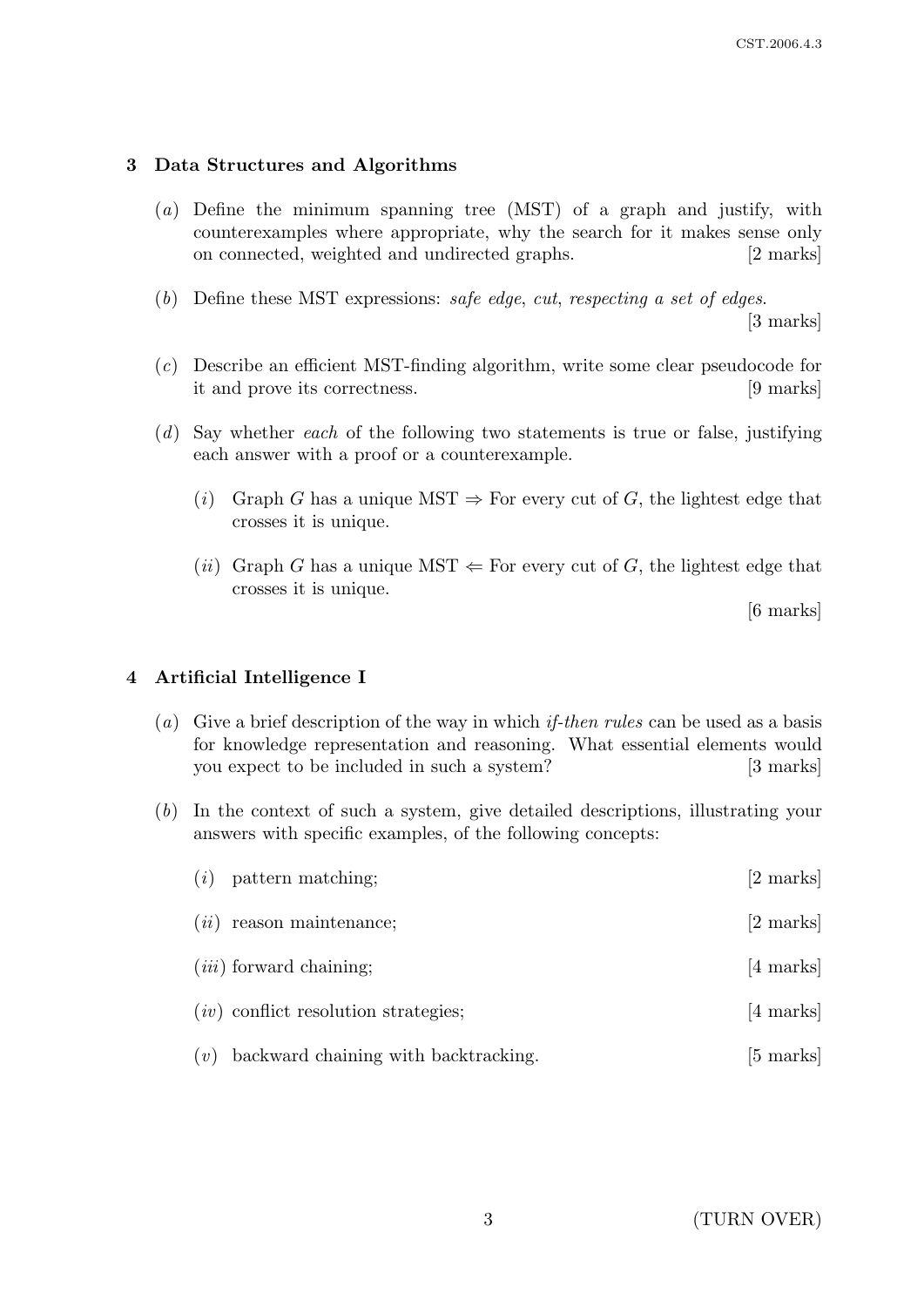### 5 Operating Systems II

In the early 1980s, a new file-system called the fast file-system (FFS) was designed for BSD Unix.

- (a) What two problems with the original Unix file system was FFS designed to overcome? [2 marks]
- (b) For each of these problems, describe the solution used, and comment on its effectiveness. [6 marks]
- $(c)$  From the modern perspective, how appropriate or effective do you believe each of these solutions is? Justify your answer. [2 marks]
- (d) Sketch an efficient design for a file-system to support (soft) real-time access to large multi-media files. Include details of how you would lay out and access files and directories, and how you would perform integrity checking. Be sure to justify any key differences from conventional designs, and to state any assumptions that you make. [10 marks]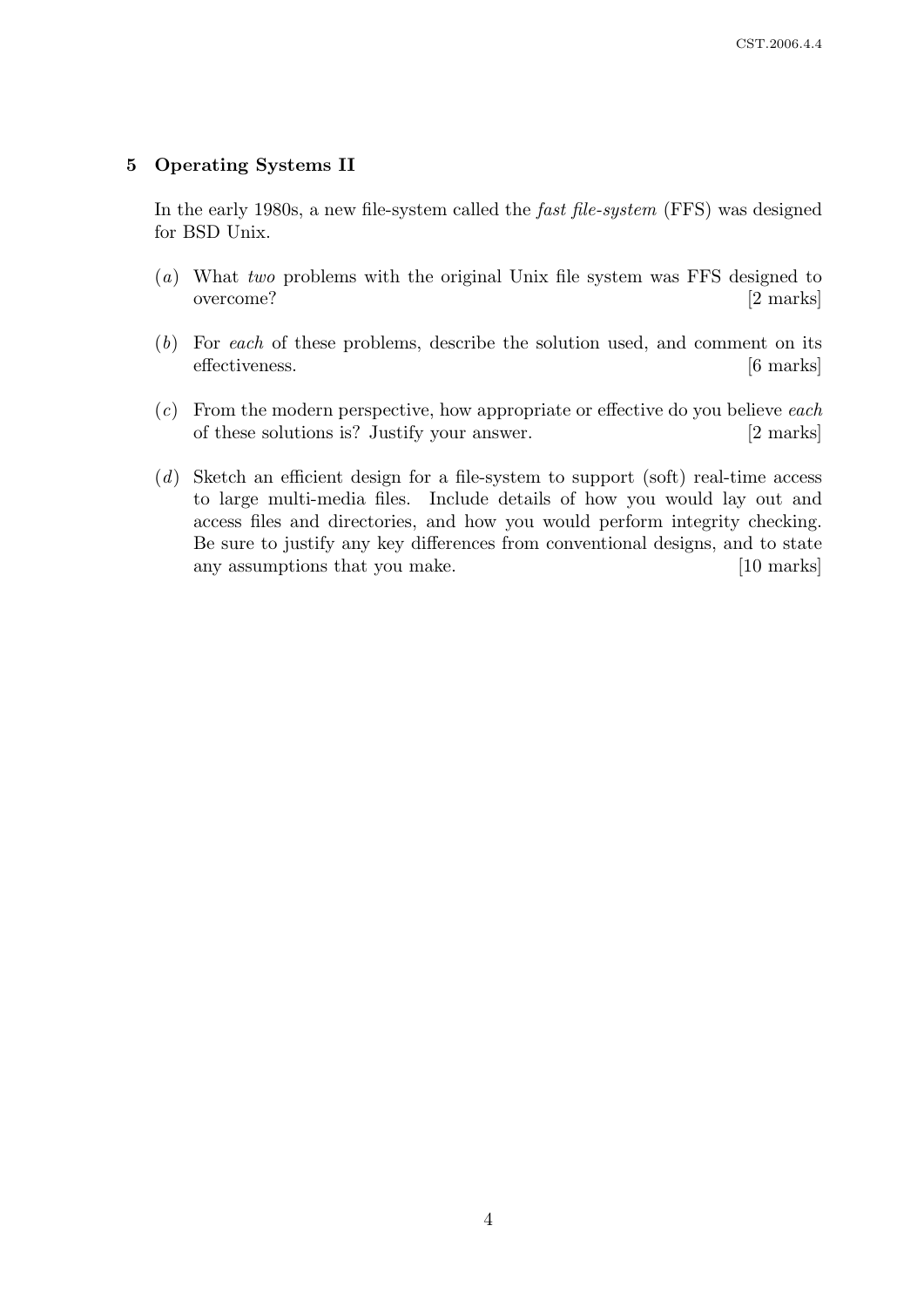#### 6 Mathematical Methods for Computer Science

Consider the N-point Discrete Fourier Transform (DFT) of the sequence  $f[n]$ for  $n = 0, 1, \ldots, N-1$  given by

$$
F[k] = \sum_{n=0}^{N-1} f[n]e^{-2\pi i n k/N}
$$

with the inverse DFT given by

$$
f[n] = \frac{1}{N} \sum_{k=0}^{N-1} F[k] e^{2\pi i n k/N}.
$$

- (a) Show that  $F[k]$  has period N, that is  $F[k+N] = F[k]$ . [2 marks]
- (b) Derive the shift property in the n-domain, namely, that  $f[n-m]$  has N-point DFT given by  $e^{-2\pi i mk/N} F[k]$ . [4 marks]
- (c) Define the N-point cyclic convolution,  $(f \star g)[n]$ , of two sequences  $f[n]$  and  $g[n]$ by

$$
(f \star g)[n] = \sum_{m=0}^{N-1} f[m]g[n-m]
$$

and show that  $(f \star g)[n]$  has N-point DFT given by  $F[k]G[k]$  where  $G[k]$  is the N-point DFT of the sequence  $g[n]$ . [6 marks]

- (d) Consider the sequence  $f[0] = -1, f[1] = f[2] = f[3] = 1$ . Find the 4-point cyclic convolution  $f \star f$  by
	- $(i)$  direct calculation; [4 marks]

(ii) by first writing  $f[n]$  in the form  $f[n] = c[n] - 2d[n]$  where  $c[0] = c[1] =$  $c[2] = c[3] = 1$  and  $d[0] = 1, d[1] = d[2] = d[3] = 0.$  [4 marks]

You may assume that the binary operation  $\star$  distributes over pointwise addition of sequences.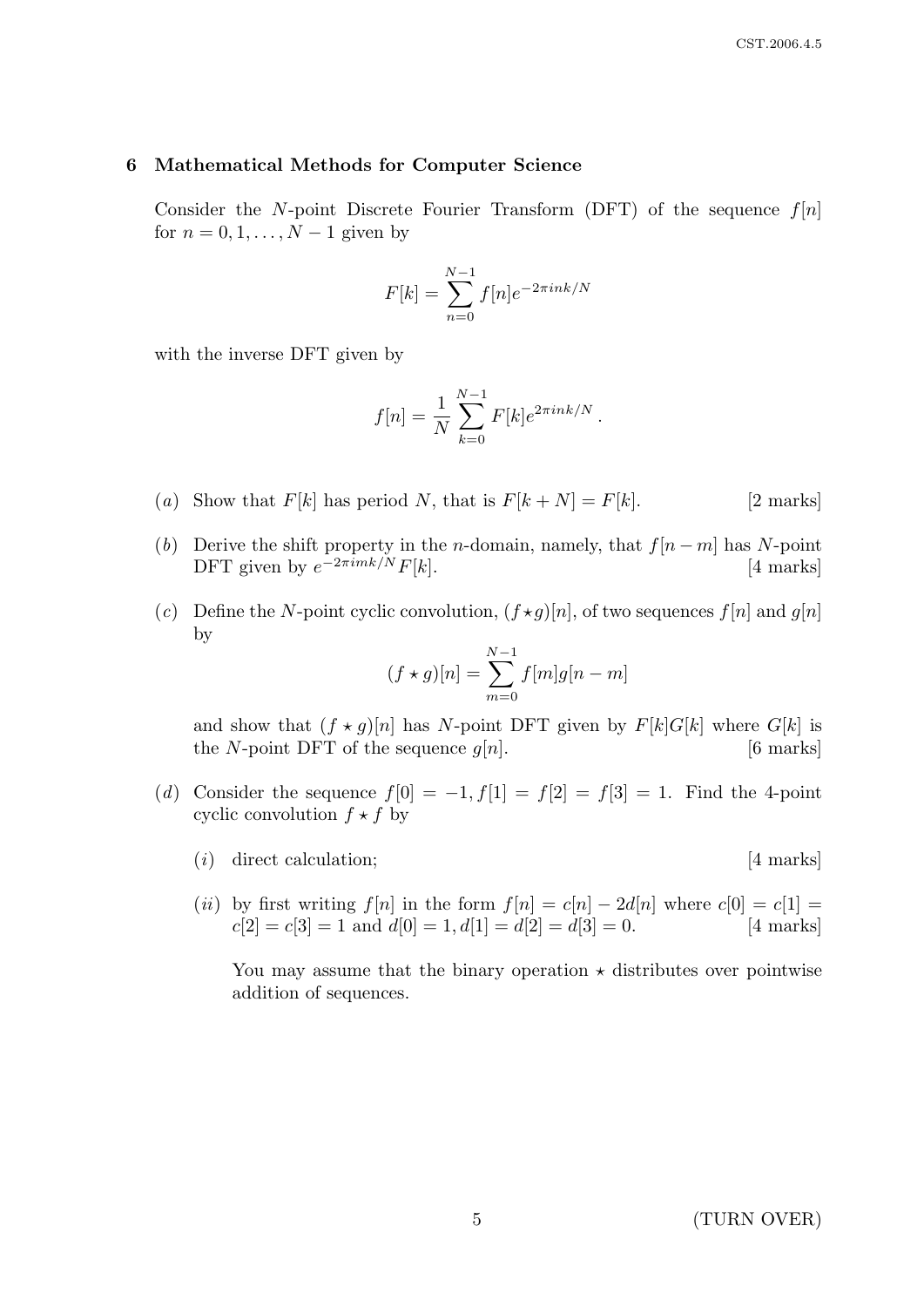### 7 Numerical Analysis I

(a) The Newton–Raphson iteration for solution of  $f(x) = 0$  is

$$
\tilde{x} = x - \frac{f(x)}{f'(x)}.
$$

By drawing a carefully labelled graph, explain the graphical interpretation of this formula. What is the order of convergence? [4 marks]

(b) Consider  $f(x) = x^3 + x^2 - 2$ . The following table shows successive iterations for each of the three starting values (i)  $x = 1.5$ , (ii)  $x = 0.2$ , (iii)  $x = -0.5$ . Note that, to the accuracy shown, each iteration finds the root at  $x = 1$ .

| $\boldsymbol{n}$ | (i)                    | (ii)                             | (iii)                   |
|------------------|------------------------|----------------------------------|-------------------------|
| $\Omega$         | 1.50000 $\times10^{0}$ | $2.00000\times10^{-1}$           | $-5.00000\times10^{-1}$ |
| 1                | $1.12821\times10^{0}$  | 3.95384 $\times10^{0}$           | $-8.00000\times10^{0}$  |
| 2                | $1.01152\times10^{0}$  | $2.57730\times10^{0}$            | $-5.44318\times10^{0}$  |
| 3                | $1.00010\times10^{0}$  | 1.70966 $\times 10^{0}$          | $-3.72976\times10^{0}$  |
| 4                | 1.00000 $\times10^{0}$ | 1.22393 $\times$ 10 <sup>0</sup> | $-2.56345\times10^{0}$  |
| 5                | $1.00000\times10^{0}$  | $1.03212\times10^{0}$            | $-1.72202\times10^{0}$  |
| 6                |                        | $1.00079\times10^{0}$            | $-9.62478\times10^{-1}$ |
| 7                |                        | 1.00000 $\times10^{0}$           | $1.33836\times10^{0}$   |
| 8                |                        | $1.00000\times10^{0}$            | $1.06651{\times}10^{0}$ |
| 9                |                        |                                  | $1.00329\times10^{0}$   |
| 10               |                        |                                  | 1.00000 $\times10^{0}$  |
| 11               |                        |                                  | $1.00000\times10^{0}$   |
|                  |                        |                                  |                         |

Sketch the graph of  $f(x)$  and show the first iteration for cases (i) and (ii) to show why  $(i)$  converges faster than  $(ii)$ . In a separate sketch, show the first two iterations for case  $(iii)$ . [Hint: a very rough sketch will suffice for  $\cos(\,iii).]$  [10 marks]

(c) Now consider  $f(x) = x^4 - 3x^2 - 2$ . Calculate two Newton–Raphson iterations from the starting value  $x = 1$ . Comment on the prospects for convergence in this case. [6 marks]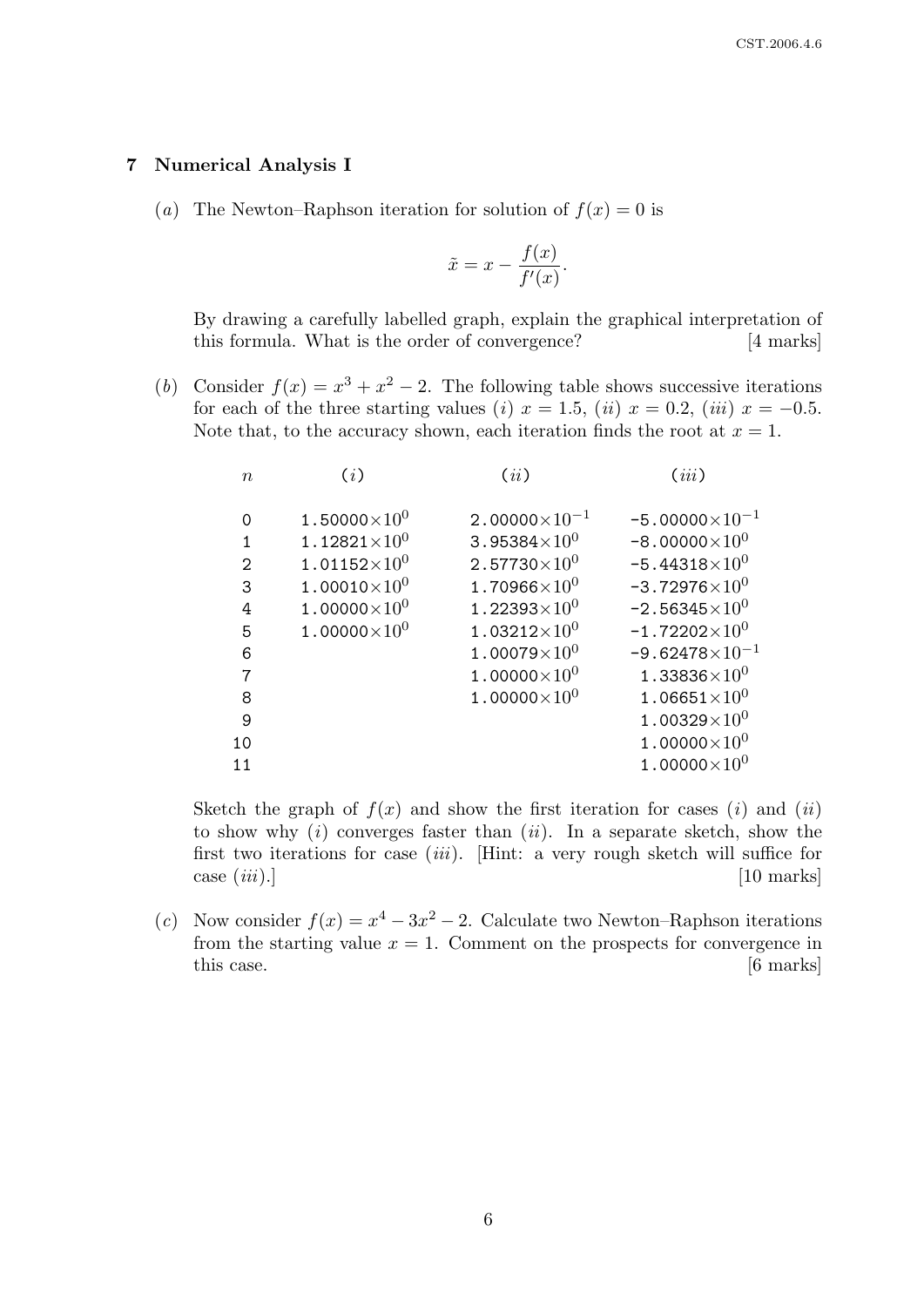# 8 Concurrent Systems and Applications

- (a) To which components of a class definition is it legal to apply the strictfp modifier in Java and what effect does it have in each case? [3 marks]
- (b) When the transient modifier is applied to a field of type object reference to an array of Objects in a class definition, Java's default Serialization mechanism will omit the array itself and all of the elements in the array from a serialized representation. A useful and reusable class would offer a partially transient array: a class containing an ordered list of elements indexed by integers from zero upwards, which allows the programmer to toggle each item separately between being transient and non-transient. The class should provide methods to get and set the values in each position of the array and to indicate that an element should behave as though it is/is not transient.
	- (i) Define a *generic* Java interface, PartiallyTransientArray, appropriate for this purpose. [4 marks]
	- $(ii)$  Give the definition of a *generic* class providing the functionality of a partially transient array ensuring that, when serialized, the class and (only) the non-transient elements are included in the output. It is sufficient to state the size of the array at construction-time and for it to be unchangeable thereafter. [6 marks]
- (c) Explain, drawing examples from your partially transient array class, how formal type parameters can be restricted in the Java language using the extends and super keywords. [4 marks]
- (d) What are the drawbacks of the "Generics" features of the Java language for providing type-polymorphism? [3 marks]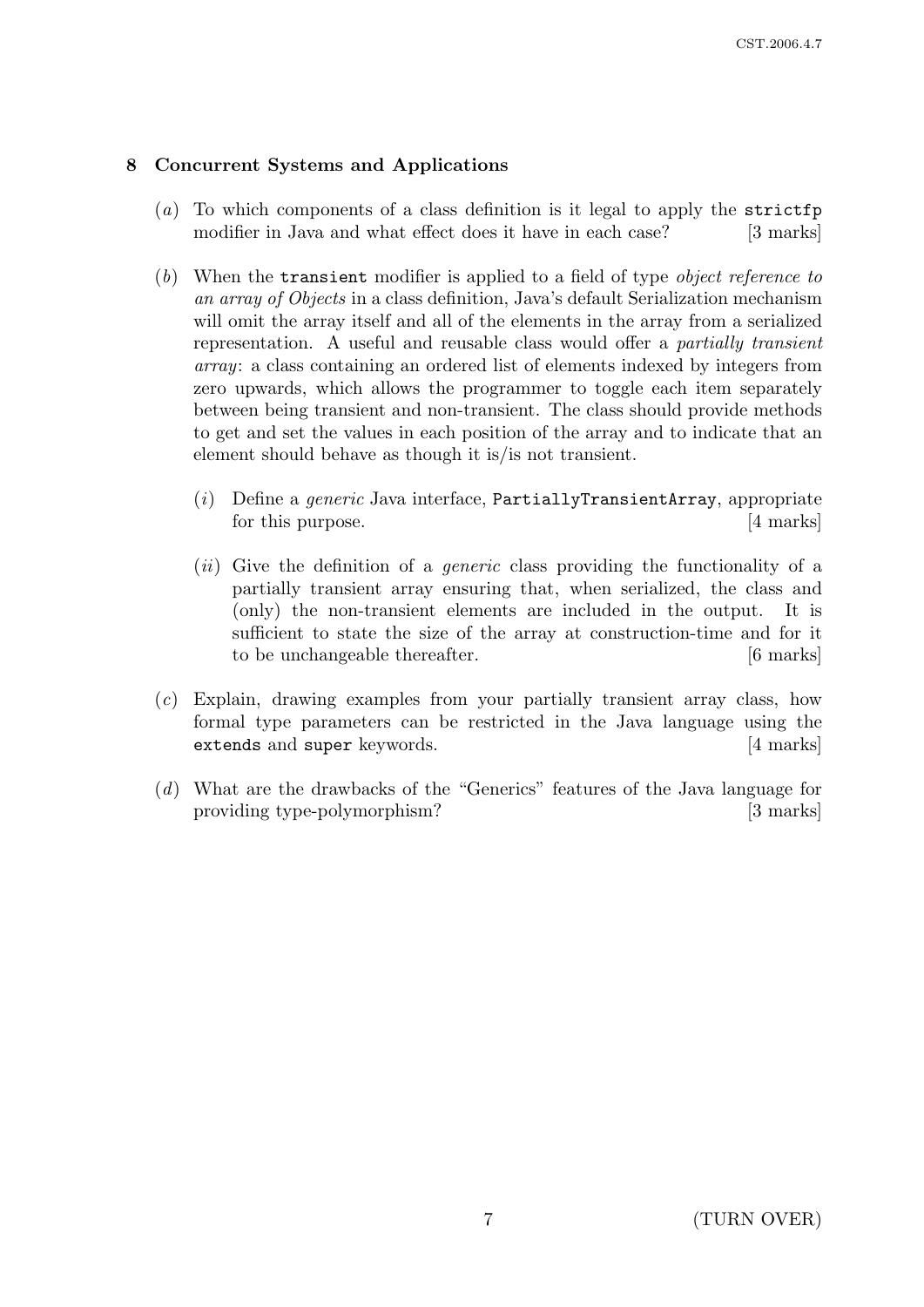## 9 Computation Theory

|  | $(a)$ Define the collection of <i>primitive recursive</i> functions. |  |  | [6 marks] |
|--|----------------------------------------------------------------------|--|--|-----------|
|--|----------------------------------------------------------------------|--|--|-----------|

- (b) Why is a primitive recursive function always total? [1 mark]
- (c) Show that the function m from  $\mathbb{N}^2$  to  $\mathbb N$  given by

$$
m(x, y) = \begin{cases} x - y & \text{if } x \ge y \\ 0 & \text{if } x < y \end{cases}
$$
\nis primitive recursive.\n
$$
(d) \text{ Define the collection of partial recursive functions. } [3 \text{ marks}]
$$
\n
$$
(e) \text{ What is meant by a total recursive function? } [1 \text{ mark}]
$$

 $(f)$  Show that there exist total recursive functions that are not primitive recursive. Any standard results about register machines or recursive functions that you use need not be proved, but should be clearly stated. [6 marks]